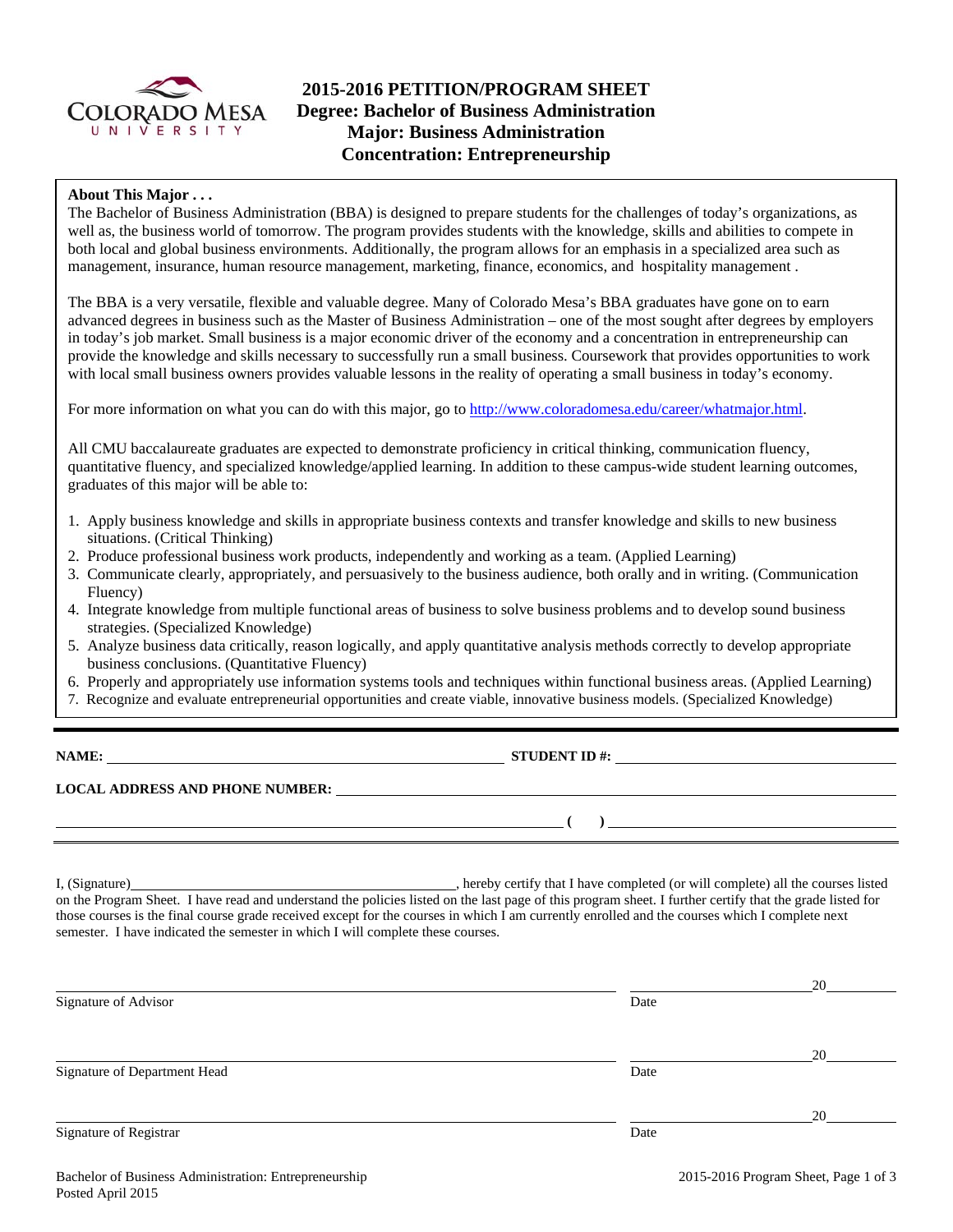## **DEGREE REQUIREMENTS:**

- 120 semester hours total (Students must complete a minimum of 30 of the last 60 hours of credit at CMU, with at least 15 semester hours in major discipline courses numbered 300 or higher).
- 40 upper division credits (A minimum of 15 taken at the 300-400 course levels within the major at CMU).
- 2.00 cumulative GPA or higher in all CMU coursework.
- 2.00 cumulative GPA or higher in coursework toward the major content area.
- Pre-collegiate courses (usually numbered below 100) cannot be used for graduation.
- When filling out the program sheet a course can be used only once.
- A student must follow the CMU graduation requirements either from 1) the program sheet for the major in effect at the time the student officially declares a major; or 2) a program sheet for the major approved for a year subsequent to the year during which the student officially declares the major and is approved for the student by the department head. Because a program may have requirements specific to the degree, the student should check with the faculty advisor for additional criteria. It is the student's responsibility to be aware of, and follow, all requirements for the degree being pursued. Any exceptions or substitutions must be approved by the student's faculty advisor and Department Head.
- Essential Learning Capstone should be completed between 45 and 75 hours.
- See the "Undergraduate Graduation Requirements" in the catalog for additional graduation information.

**ESSENTIAL LEARNING REQUIREMENTS** (31 semester hours) See the current catalog for a list of courses that fulfill the requirements below. If a course is an Essential Learning option and a requirement for your major, you must use it to fulfill the major requirement and make a different selection for the Essential Learning requirement.

| Course No Title                                                           |      | Sem.hrs Grade Term/Trns | <b>HRMA 371</b> | Human Resource Management 3                                                                                        |   | the company of the company of      |                              |
|---------------------------------------------------------------------------|------|-------------------------|-----------------|--------------------------------------------------------------------------------------------------------------------|---|------------------------------------|------------------------------|
|                                                                           |      |                         | <b>MANG 471</b> | <b>Operations Management</b>                                                                                       | 3 |                                    | <u> De Barbara (Barbara)</u> |
| English (6 semester hours, must receive a grade of "C" or better and      |      |                         | <b>MANG 491</b> | <b>Business Strategy</b>                                                                                           | 3 | <u> The Common State State Sta</u> |                              |
| must be completed by the time the student has 60 semester hours.)         |      |                         | <b>MARK 231</b> | Principles of Marketing                                                                                            |   |                                    |                              |
| ENGL 111 English Composition                                              | 3    |                         | <b>MARK 350</b> | Marketing Research                                                                                                 |   |                                    |                              |
| ENGL 112 English Composition                                              |      |                         |                 | or CISB 341 Quantitative Decision Making 3                                                                         |   |                                    |                              |
|                                                                           |      |                         |                 | or MANG 341 Quantitative Decision Making 3                                                                         |   |                                    |                              |
| Math: (3 semester hours, must receive a grade of "C" or better, must be   |      |                         |                 |                                                                                                                    |   |                                    |                              |
| completed by the time the student has 60 semester hours.)                 |      |                         |                 | <b>Entrepreneurship Concentration Courses</b> (30 semester hours)                                                  |   |                                    |                              |
| MATH 113 College Algebra                                                  | $4*$ |                         |                 | <b>Entrepreneurship Nucleus</b> (15 semester hours)                                                                |   |                                    |                              |
| *3 credits apply to the Essential Learning requirements and 1 credit      |      |                         | <b>ENTR 300</b> | Small Business &                                                                                                   |   |                                    |                              |
| applies to elective credit                                                |      |                         |                 | & Entrepreneurship                                                                                                 |   |                                    |                              |
|                                                                           |      |                         | <b>ENTR 350</b> | The Entrepreneurial Mindset                                                                                        | 3 |                                    |                              |
| Humanities (3 semester hours)                                             |      |                         | <b>ENTR 450</b> | Entrepreneurship                                                                                                   | 3 | the company of the company         |                              |
|                                                                           |      |                         | <b>ENTR 401</b> | <b>Entrepreneurial Finance</b>                                                                                     | 3 |                                    |                              |
|                                                                           |      |                         | <b>MANG 401</b> | <b>Strategic Consulting</b>                                                                                        | 3 |                                    |                              |
| Social and Behavioral Sciences (6 semester hours)                         |      |                         |                 | or ENTR 343 Exploring Entrepreneurial                                                                              |   |                                    |                              |
| Principles of Macroeconomics 3<br><b>ECON 201</b>                         |      |                         |                 | Opportunities                                                                                                      | 3 |                                    |                              |
| <b>ECON 202</b><br>Principles of Microeconomics 3                         |      |                         |                 |                                                                                                                    |   |                                    |                              |
|                                                                           |      |                         |                 | <b>Concentration Electives (15 semester hours)</b> Choose 15 hours that                                            |   |                                    |                              |
| <b>Natural Sciences</b> (7 semester hours, one course must include a lab) |      |                         |                 | complement the nucleus or choose a nucleus of a second Concentration.                                              |   |                                    |                              |
|                                                                           |      |                         |                 | At least 1 hour must be upper division                                                                             |   |                                    |                              |
|                                                                           |      |                         |                 |                                                                                                                    |   |                                    |                              |
|                                                                           |      |                         |                 |                                                                                                                    |   |                                    |                              |
|                                                                           |      |                         |                 |                                                                                                                    |   |                                    |                              |
| <b>History</b> (3 semester hours)                                         |      |                         |                 |                                                                                                                    |   |                                    |                              |
| <b>HIST</b>                                                               |      |                         |                 |                                                                                                                    |   |                                    |                              |
|                                                                           |      |                         |                 |                                                                                                                    |   |                                    |                              |
| Fine Arts (3 semester hours)                                              |      |                         |                 | <b>Electives</b> (2 semester hours of college level courses appearing on your                                      |   |                                    |                              |
|                                                                           |      |                         |                 | final transcript, <b>not listed above</b> to bring total semester hours to 120.)<br>$*MATH113$ College Algebra $1$ |   |                                    |                              |

| Course No Title |                                                |  | Sem.hrs Grade Term/Trns |
|-----------------|------------------------------------------------|--|-------------------------|
|                 | <b>WELLNESS REQUIREMENT</b> (2 semester hours) |  |                         |
|                 | KINE 100 Health and Wellness                   |  |                         |
| KINA 1          |                                                |  |                         |
|                 |                                                |  |                         |

#### **ESSENTIAL LEARNING CAPSTONE (**4 semester hours)

| ESSL 290 | <b>Maverick Milestone</b>          |  |
|----------|------------------------------------|--|
|          | (see English $\&$ math pre-reqs) 3 |  |
| ESSL 200 | Essential Speech (co-requisite) 1  |  |

**FOUNDATION COURSES** (18 semester hours) These courses, plus ECON 201 & 202 and Essential Learning English & Math requirements must be completed within the student's first 60 hours.

|                 | must be completed within the student s first ob hours. |   |  |
|-----------------|--------------------------------------------------------|---|--|
| ACCT 201        | Principles of Financial Acctg                          |   |  |
| ACCT 202        | Principles of Managerial Acctg 3                       |   |  |
| <b>BUGB 105</b> | Freshman Business Seminar                              |   |  |
| BUGB 211        | <b>Business Communications</b>                         |   |  |
| <b>CISB 101</b> | Business Inform. Technology                            |   |  |
|                 | or CISB 205 Advanced Business Software                 |   |  |
| CISB 241        | Intro to Business Analysis                             |   |  |
|                 | or STAT 241 Intro to Business Analysis                 | 3 |  |

#### **BACHELOR OF BUSINESS ADMINISTRATION: ENTREPRENEURSHIP CONCENTRATION REQUIREMENTS** (63 semester hours).

### **Business Administration Core** (33 semester hours)

| <b>BUGB 349</b> | Legal Environment of Business 3            |   |  |
|-----------------|--------------------------------------------|---|--|
| <b>BUGB 401</b> | <b>International Business</b>              |   |  |
| <b>CISB 210</b> | Fundamentals of Info Systems               |   |  |
| <b>FINA 301</b> | <b>Managerial Finance</b>                  |   |  |
| <b>MANG 201</b> | Principles of Management                   |   |  |
| <b>MANG 301</b> | Organizational Behavior                    | 3 |  |
| <b>HRMA 371</b> | Human Resource Management 3                |   |  |
| <b>MANG 471</b> | <b>Operations Management</b>               |   |  |
| <b>MANG 491</b> | <b>Business Strategy</b>                   |   |  |
| <b>MARK 231</b> | Principles of Marketing                    |   |  |
| <b>MARK 350</b> | Marketing Research                         |   |  |
|                 | or CISB 341 Quantitative Decision Making 3 |   |  |
|                 | or MANG 341 Quantitative Decision Making 3 |   |  |

### **Entrepreneurship Concentration Courses** (30 semester hours)

| <b>Entrepreneurship Nucleus</b> (15 semester hours) |                                       |   |  |  |  |
|-----------------------------------------------------|---------------------------------------|---|--|--|--|
| <b>ENTR 300</b>                                     | Small Business $\&$                   |   |  |  |  |
|                                                     | & Entrepreneurship                    |   |  |  |  |
| <b>ENTR 350</b>                                     | The Entrepreneurial Mindset           | 3 |  |  |  |
| <b>ENTR 450</b>                                     | Entrepreneurship                      |   |  |  |  |
| <b>ENTR 401</b>                                     | <b>Entrepreneurial Finance</b>        |   |  |  |  |
| <b>MANG 401</b>                                     | <b>Strategic Consulting</b>           |   |  |  |  |
|                                                     | or ENTR 343 Exploring Entrepreneurial |   |  |  |  |
|                                                     | Opportunities                         |   |  |  |  |

| <b>Electives</b> (2 semester hours of college level courses appearing on your |  |  |
|-------------------------------------------------------------------------------|--|--|
| final transcript, not listed above to bring total semester hours to 120.)     |  |  |
| *MATH 113 College Algebra                                                     |  |  |

\_\_\_\_\_\_ \_\_\_\_ \_\_\_\_\_\_\_\_\_\_\_\_\_\_\_\_\_\_\_\_\_\_\_\_ 1 \_\_\_\_\_ \_\_\_\_\_\_\_\_